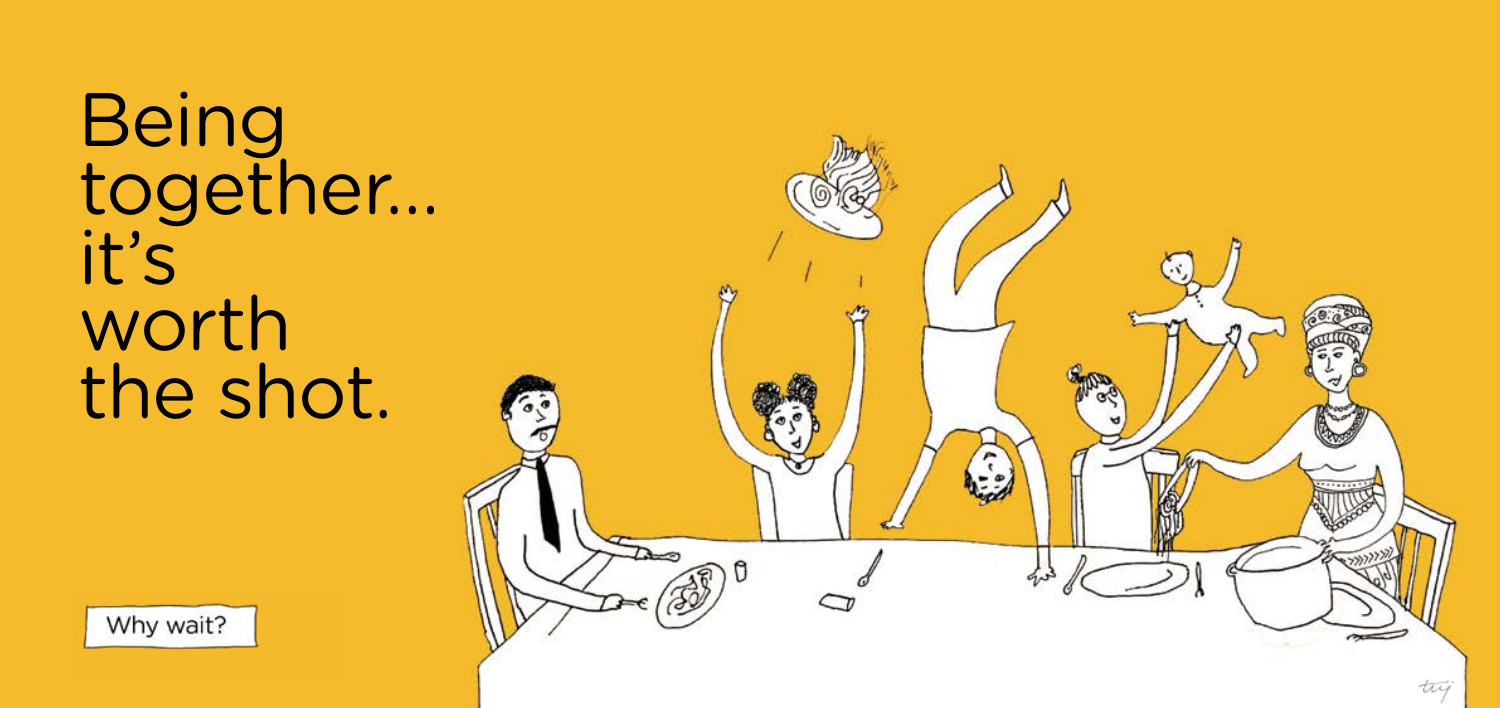*I*l over the world and in Australia too, outbreaks of<br> *COVID-19 have kept friends and families apart.*<br>
We've all done our bit  *COVID-19 have kept friends and families apart. New technology has been fantastic for keeping us in touch, but hugging a new laptop isn't quite the same as hugging a new baby.* 

*We're important to each other and we worry, especially where health is concerned. Think about people you care* 

*about who are high risk - for example they might be pregnant, immuno compromised or have underlying health issues. The benefits to protecting others, including your family, far outweighs the extremely small risks of vaccination.*

Why wait? The best in life is worth the shot.

 It'll be much easier to we've all done our bit.

*It's worth the shot – increasing COVID-19 vaccination confidence.*



For further information contact CHF at info@chf.org.au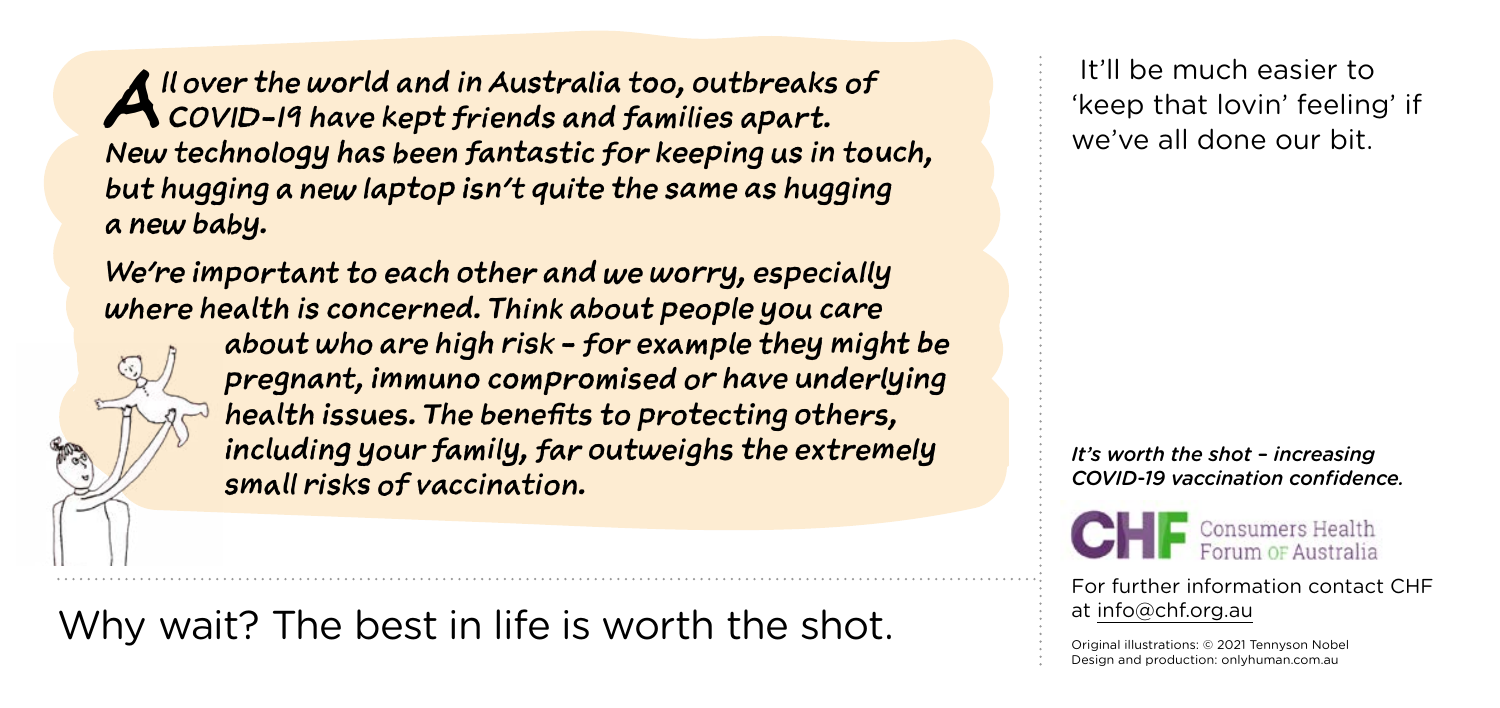## Freedom… it's worth the shot.

 $\mathbb{C}$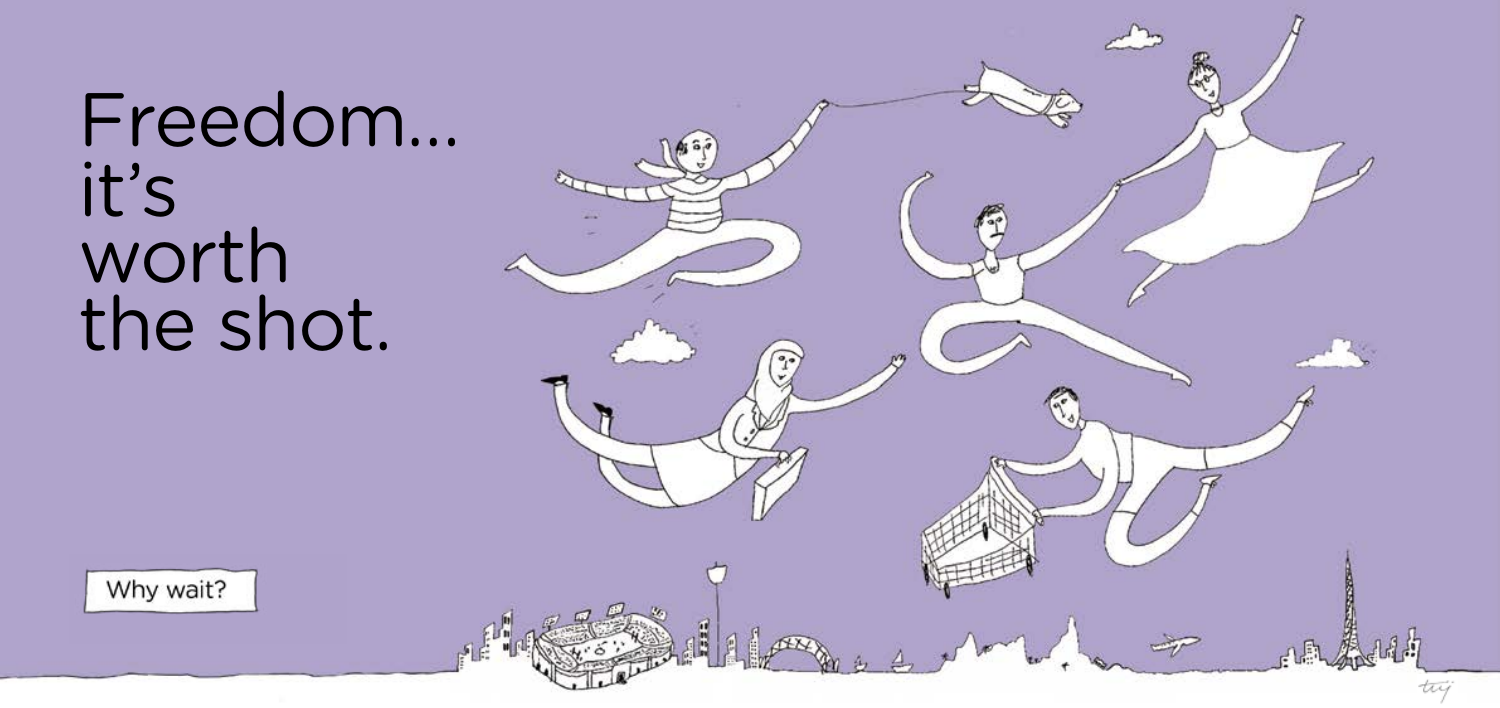## *What are the everyday freedoms you don't want to do without?*

*The simple joys of catching public transport, running your business, doing the work you love, taking a dance class, cheering at the footie? And how about the freedom to travel safely to new places?*



*Don't miss out. No-one wants to be caught out or turned away at the gate – to any of life's possibilities.*

Why wait? The best in life is worth the shot.

The more people who help out by being vaccinated, the safer your community is and the more certain the freedoms we can all enjoy.

Be ready for when vaccination is required.

*It's worth the shot – increasing COVID-19 vaccination confidence.*



For further information contact CHF at info@chf.org.au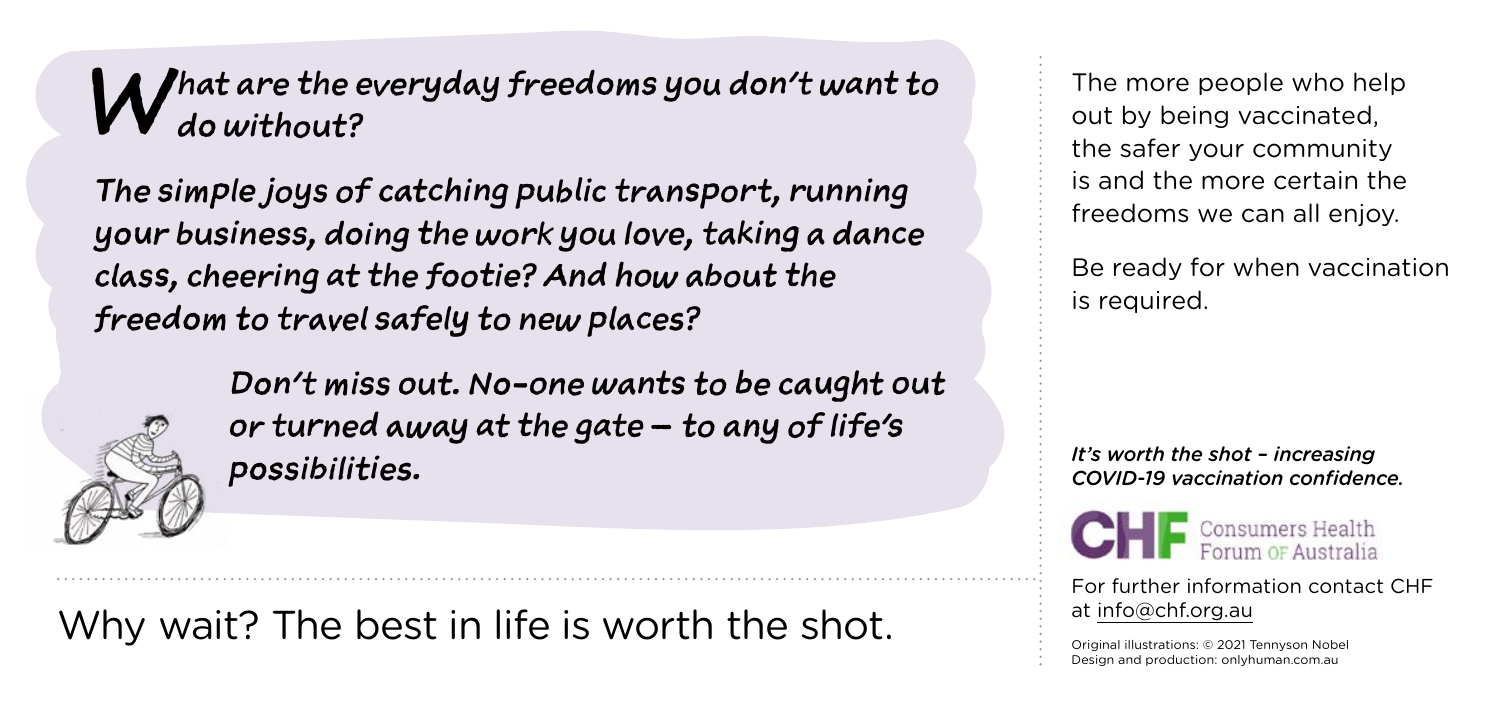Knowing you can plan something special… it's worth the shot.

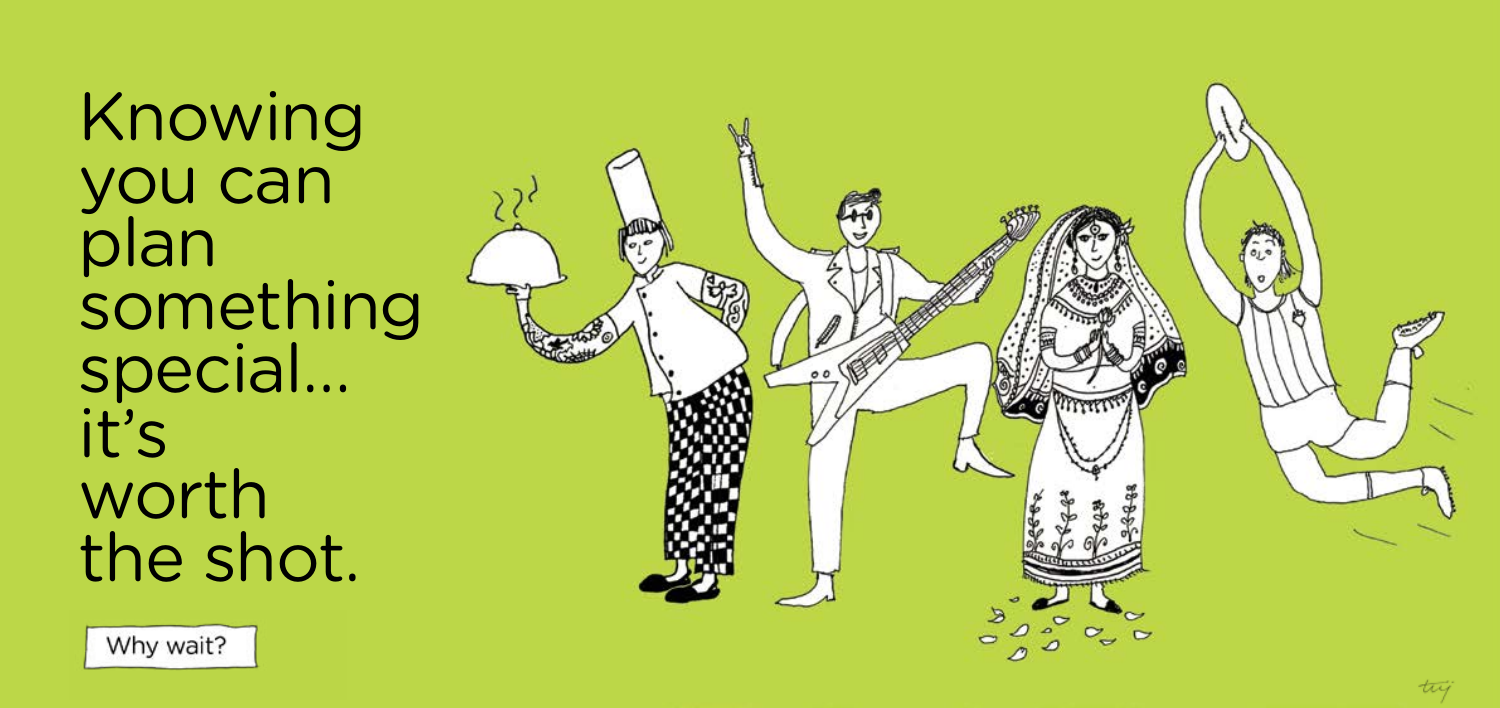*One of the most difficult things for many Australians during the pandemic has been the disappointment of significant moments put on hold or missed altogether. Things like family reunions, Christmas holidays, weddings, funerals, concerts, new jobs, a house move, or studying overseas.* 



*New requirements for proof of vaccination will increasingly make a habit of getting in the way.*

Why wait? The best in life is worth the shot.

Didn't think you'd need the vaccination? Didn't expect to be excluded? It can happen anytime, anywhere.

Vaccination will bring you peace of mind – and reduce those outbreaks too.

*It's worth the shot – increasing COVID-19 vaccination confidence.*



For further information contact CHF at info@chf.org.au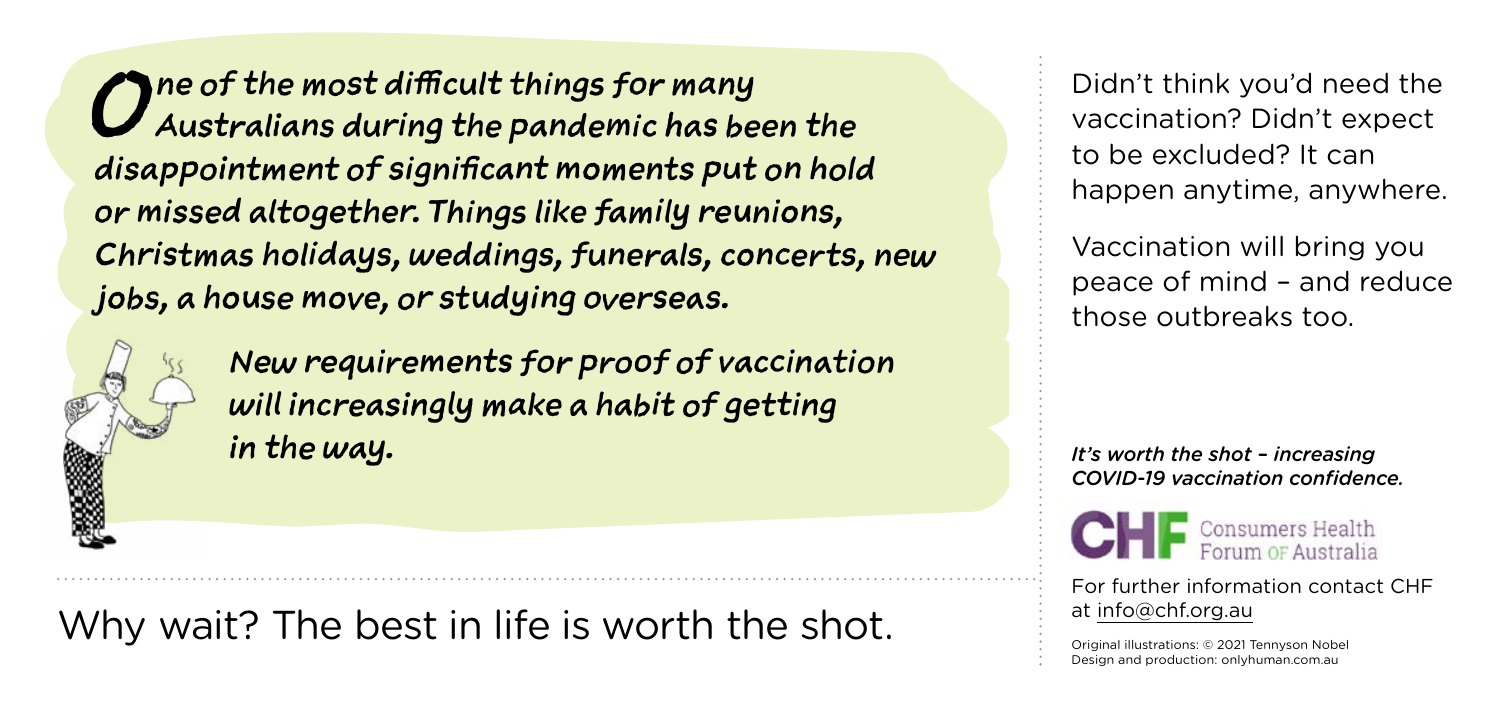**Listening** to people you can trust… it's worth the shot.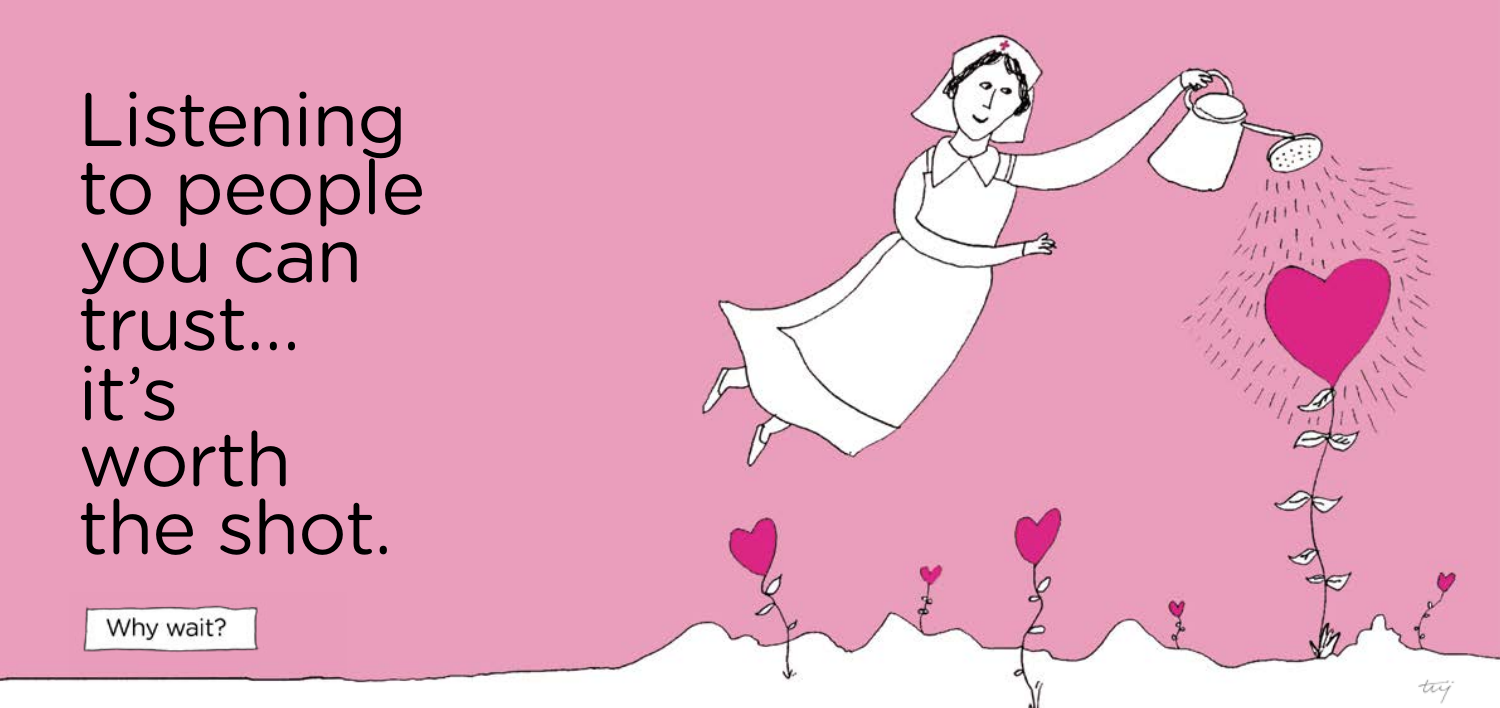*Decisions around our health are probably the most important we'll ever make. That means we need to get the best advice we can from people we trust – your doctor, your nurse, your community health experts.* 



*Now is not the time to be guided by anonymous health advice on social media. Now is the time to trust the trained professionals who have a history of looking after us.*

Why wait? The best in life is worth the shot.

Trust (as you always have) in the knowledge and skills you can find at your local general practice, pharmacy or through your aged care provider, counsellor or community nurse.

*It's worth the shot – increasing COVID-19 vaccination confidence.*



For further information contact CHF at info@chf.org.au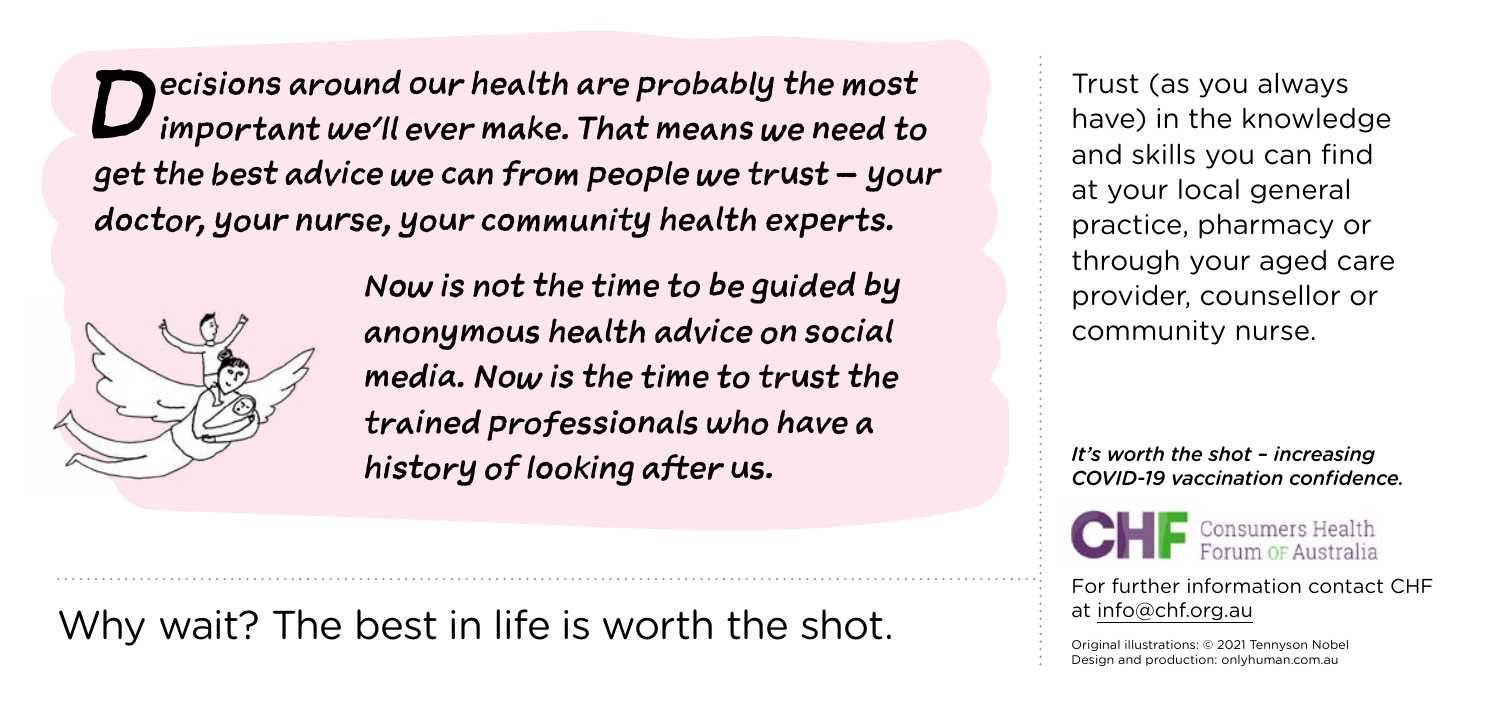We can be heroes for each other… it's worth the shot.

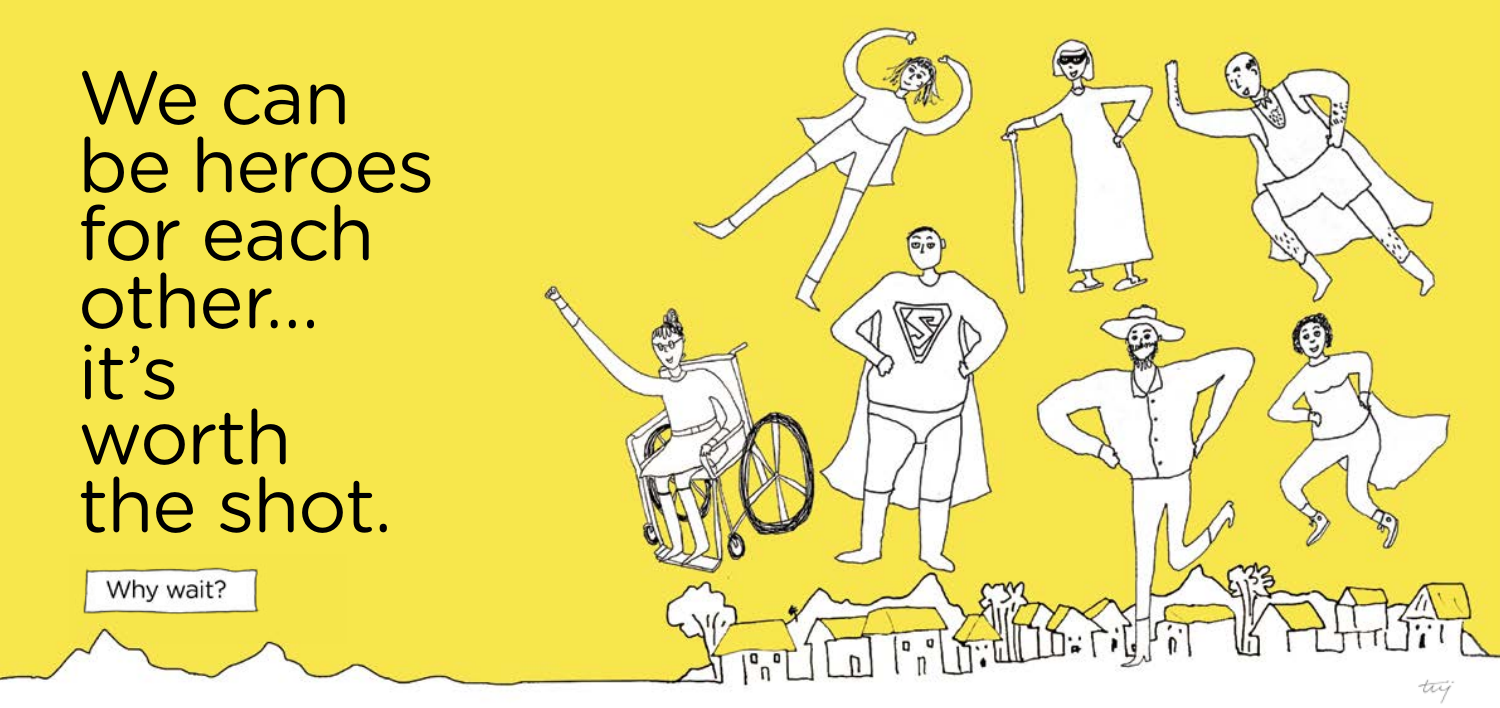*We've all seen the anxiety and loneliness COVID-19 has brought, especially to the most vulnerable. Many people have felt left out, cut off and are still struggling to feel included again.*

*The more people who are vaccinated, the safer it becomes for all people to confidently get together again. Sharing your experience with people who are still making their decision is a really important contribution.* 



*Just by speaking up and letting people know you've been safely vaccinated, will help your community be safe enough to welcome everyone. It starts with you.*

Why wait? The best in life is worth the shot.

Your mental health is as important as your physical health. Don't let COVID-19 get you down. Being vaccinated is a real relief.

If you, or anyone you know, is anxious or depressed call Lifeline 13 11 24 or Beyond Blue 1300 22 4636.

*It's worth the shot – increasing COVID-19 vaccination confidence.*



For further information contact CHF at info@chf.org.au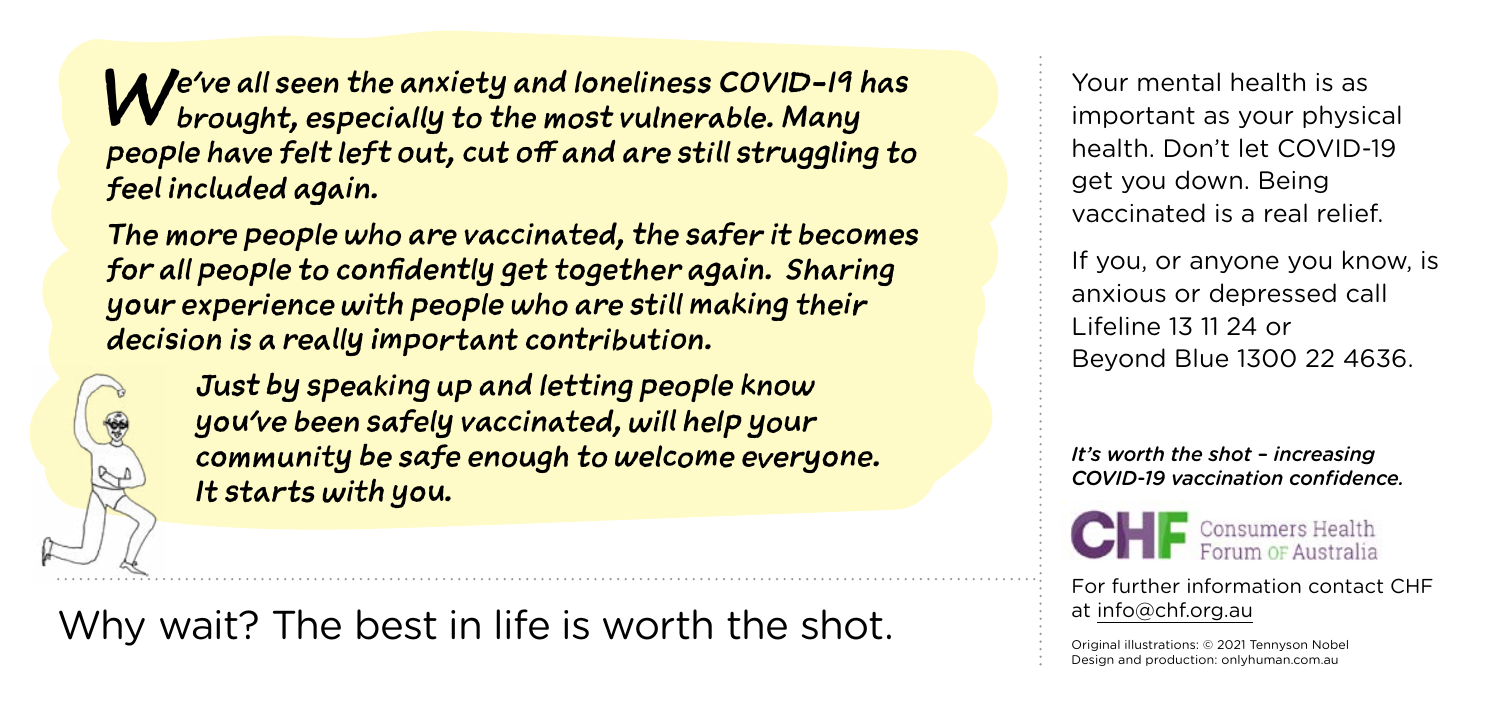Making a safer world together… it's worth the shot.